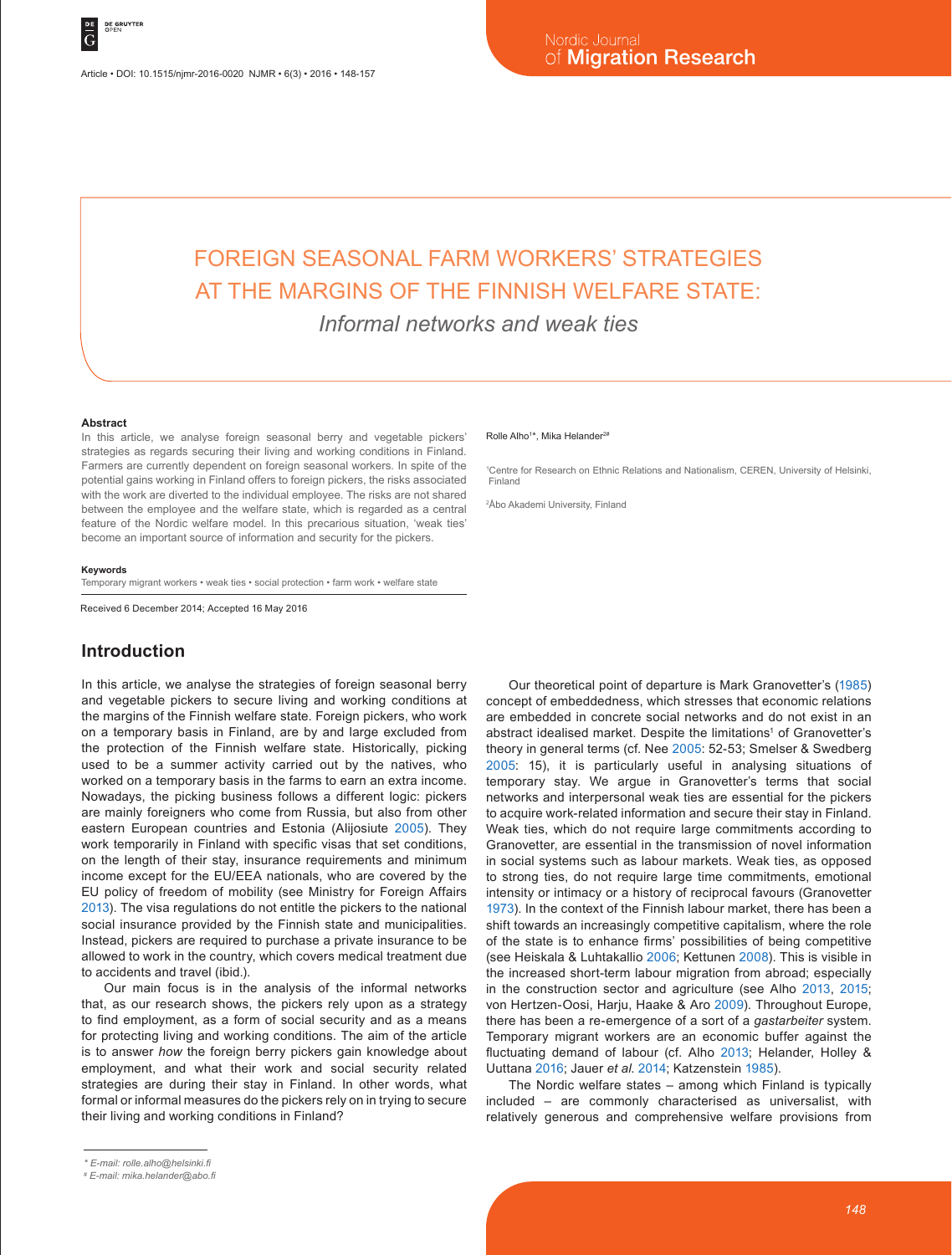'cradle to grave' (e.g. Ervasti, Fridberg, Hjerm & Ringdal 2008: 5–8). Nevertheless, as already noted, the temporary migrant picker in Finland is by and large outside the welfare state's benefits and risk protection.

Previous research (Helander, Holley & Uuttana 2016) has shown that foreign workers' temporary stay affects not only their rights to welfare state protection, but also their motivation of acquiring information about benefits and social security they might be entitled to. The temporary migrant picker works with a picker visa and intends to stay in Finland only a short period of time – usually the harvesting season – when there is the highest demand for farm workers. The short nature of the stay puts earning money first in their list of priorities and, consequently, other aspects of life become less relevant and uninteresting (cf. Piore 1979; Rautiainen et al. 2012).

We begin by describing the working logic of the farm berry industry and the reasons why it has become so dependent on foreign workers. We then introduce the research design, followed by our empirical findings. The concluding section summarises and discusses the key findings.

#### **The Berry and Vegetable Picking Industry: Employers' Dependence on Migrant Workers**

Farm berry and vegetable picking is a labour-intensive business, as berries and vegetables have to be picked by hand. Thus, the farms need seasonal workers. There are plenty of examples throughout history of this kind of demand of labour being met by temporary migrants (Weber 1924; Wells 1996; Preibisch 2010: 405). For example, the majority of U.S. farm workers are foreign born (National Agricultural Workers Survey 2005). Employer demands for temporal flexibility required in seasonal work are commonly achieved by recruiting workers from abroad (e.g. Caviedes 2010; Preibisch 2010; Rye & Andrezejewska 2010). In the Finnish context, however, temporary migration from abroad is a relatively recent phenomenon (Sorainen 2007). The public discussion and academic research on temporary labour migration to the rural areas has focused on wild berry picking. Valkonen and Rantanen (2011a; 2011b) have published on the phenomenon of temporary foreign wild berry pickers' work in Finland. However, farm berry picking by temporary migrants –the focus of this article– has not been a subject of academic research in Finland. Farm vegetable and farm berry picking follows a different logic than wild berry picking. Wild berry pickers are private entrepreneurs who pick berries with everyman's right and sell their product to wholesalers (Valkonen & Rantanen 2011a: 21-22; 2011b). In contrast to wild berry pickers, farm pickers, however, are wage earners with a different legal status with regards to work and rights to social security.

The Finnish harvesting season is short and intensive. Even under favourable weather conditions, it lasts no longer than a couple of months. Farm picking is a monotonous, physically demanding, and low-paid job. Furthermore, picking –excluding greenhouses– is conducted outdoors, even in poor weather. As a consequence of the increase in standards of living, Finnish farmers no longer find enough natives for the job (Alijosiute 2005). In this situation, the farmers' strategy has been to recruit workers from abroad (ibid.). According to Rautiainen et al. (2012: 2), Finnish farmers employ approximately 15,000 foreign workers yearly, the majority of whom are employed in seasonal work. This is a considerable number as the total number of 'workers with foreign background' in Finland

was around 140,000 in 2012 (National Audit Office of Finland 2012), and, taking into account that Statistics Finland (2013) calculated that 59,000 foreign workers worked on a temporary basis in Finland in 2012. The Ministry for Foreign Affairs estimated that in 2015 the total amount of berry pickers would reach 14,000 of whom 10,500 would work as farm berry pickers and 3,500 as wild berry pickers (YLE News 7.7.2015).There is no accurate data on the age and gender of the foreign berry pickers in Finland, but according to the European Migration Network, most of the farm pickers originate from Russia and Ukraine.

Picking is lucrative for Russians and workers from other east European nationalities as income levels in their home countries are lower than in Finland. The farm owners we interviewed stressed that hiring foreigners is a necessity for the business. Thus, although the foreign pickers are in a marginal position in the Finnish society and the Finnish welfare state, paradoxically they are of central importance as providers of labour to the berry and vegetable picking industry, which these days depends on non-native seasonal workers from Russia, Ukraine and Estonia (interviews with the farmers). Some of the farm owners underlined that berries have to be sold at a competitive price, especially when Finnish farmers face competition from other countries such as Poland. For example, the competitive advantage of Estonian farm-produced strawberries is explained by the lower costs of labour in Estonia (see Koivisto 2005). Using piece rate as a basis for payment is internationally common in agricultural work when the crop is being picked, because it is easily weighed and measured (Roka 2009). This was also the case in the farms we visited.

In this competitive situation, paying higher earnings in order to attract Finnish workers does not seem to be a viable option as it would raise costs of products in the global market and hence decrease firms' competitiveness.

The media often links the berry business with shady arrangements and exploitation of workers. However, the problems that the media has reported have been mainly related to wild berry picking, and not farm berry and vegetable picking, which we concentrate on. Nevertheless, farm picking has also gained some negative publicity due to problems with pickers' working conditions (Voima 2005/10; Maaseudun tulevaisuus 7.3.2011). It is not our aim here to assess whether this image of the farm picking business is accurate. Instead, we are interested in the strategies of the worker (and the employer) from his or her subjective perspective. The research design has been formulated in order to give a voice to those in the work process: the migrant workers and the farmers. In addition, we have interviewed two government officials (Ministry for Foreign Affairs and Ministry of Employment and Economy) with expertise in the field, in order to contrast their view with that of the pickers.

# **Research Design**

The empirical part of the study is based on a five-day field work conducted in central Finland in August 2011. We interviewed a total of 28 agricultural workers in seven farms. Most informants worked in berry picking (mainly strawberries but also blueberries and raspberries). However, some pickers worked in vegetable picking and packing (e.g. salad and lettuce) and some also worked in forestry. The majority of the pickers intended to stay no longer than a few months in Finland, but some had already stayed or intended to stay for longer periods, working on various tasks at the farms.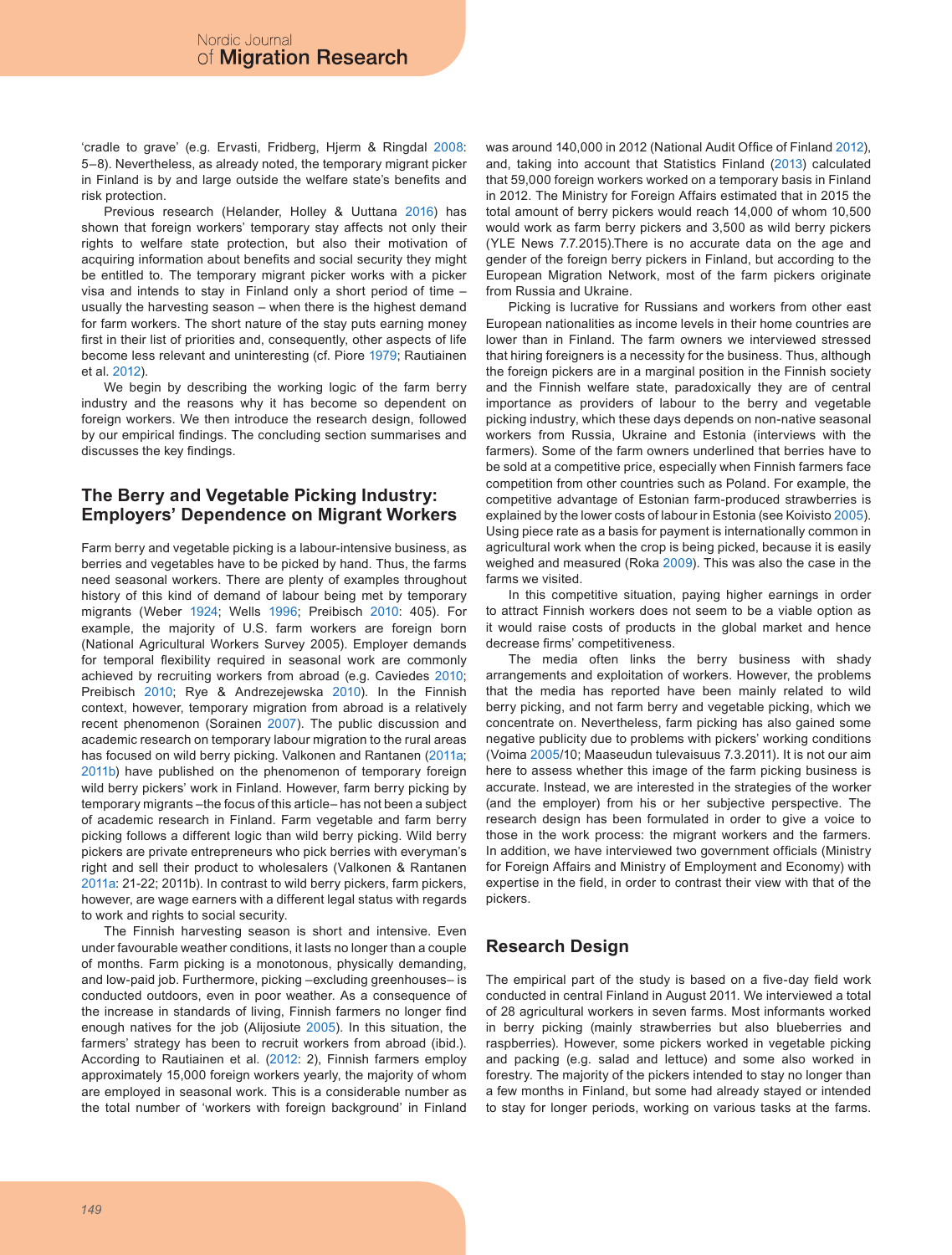For the sake of clarity, we put them in a single category and will refer to all of them as 'pickers'. The interviews were conducted in a structured fashion. A list of questions and themes were discussed in a predetermined order. Nevertheless, the informants had the possibility to extend the discussion by bringing up topics that they considered important. We were interested in the pickers' strategies of getting access to the farms, their experiences and needs of social protection, and their strategies of managing potential or experienced risks related to seasonal agricultural work.

In addition to interviews with the seasonal workers, the research group also interviewed seven farmers and two representatives of state authorities in order to gain background information, and to contrast the pickers' views with those of the other interested parties. We also conducted a group interview with three officials from The Wood and Allied Workers' Union on their views and experiences of foreign workers in agriculture. Nevertheless, the main focus in the article is on the pickers' strategies. The group consisted of three researchers aided by interpreters (Finnish-Russian-Finnish and Finnish-Estonian-Finnish).

We acquired access to the pickers by contacting farmers who had participated in a rural development project run by the Ruralia Institute of the University of Helsinki. We asked the farmers whether it would be possible to interview some of their foreign workers. With only a few exceptions, the farmers agreed to participate and allowed the research group to visit their farms to conduct the interviews. We interviewed farmers and pickers at different locations in the farms. This way we strived to give the interviewees an opportunity to express themselves freely without being heard by farmers/ pickers. The interviewed pickers were not chosen by the farmers: we interviewed all pickers separately one-by-one.

This way of gaining informants may have resulted in a somewhat biased sample, as farms with poor working and living conditions might have been left out. The research material provides, nevertheless, plenty of information regarding the pickers' experiences of seasonal work. Many pickers we interviewed had previous experience from other farms and could consequently comment broadly on temporary farm work.

Most (23) of our informants (excluding seven farmers and two government officials) came from Russia. The informants also included four Estonians and one Ukrainian. Simultaneous interpretation was utilised during the interviews. This complicated the interview situations somewhat. However, this was unavoidable due to our weak/non-existent knowledge in the Russian language. Most of our informants were women (22 of 28), and their age distribution was between approximately 20 and 60 years of age.

Most of the interviews have been transcribed and translated into Finnish. They have been analysed with qualitative content analysis, and the interviewees are considered as 'witnesses and informants' of circumstances and conditions. We guaranteed anonymity to the interviewees. Some of the pickers stressed on the importance of this aspect. We also emphasised that the interviewees did not have to answer our questions if they did not want to. The names of the berry farms are also withheld. A common challenge of research interviews is that the interviewees tend to present their life in a more positive light than it actually is (see Kortteinen 1992: 37-52; Roos 1987: 213-216). However, we believe that this did not happen. The interviewees quite openly told us about the difficulties they had faced, as the following sections will illustrate.

### **The Process of Gaining Access to Finland**

According to the interviewees, the process of accessing the Finnish labour market began with the pickers acquiring information about entry to the farms, visa and insurance requirements (with the exception of Estonians who as EU citizens did not need visas) and familiarising themselves about the working conditions. Their main motivation for coming to work in Finland was economical, i.e. the pickers expected to receive higher wages than in their home country. An additional factor, according to some Russian pickers, was that Finnish employers would treat their employees better than employers in Russia, which the pickers obviously valued. These primary motives for coming to Finland have been documented also in previous research (Rautiainen et al. 2012: 4). Furthermore, some pickers stressed that working in a foreign country provided them with valuable personal experiences. Some of the pickers came in groups, and valued, in addition to the earning opportunities, the social aspect of spending some time together in a foreign country.

For the pickers in the first stage of the migration process, especially before the first stay in Finland, institutional arrangements in relation to firms, organisations, public authorities etc. play a larger role than informal personal networks. However, some pickers also utilised informal networks at this early stage. Many of the Russian pickers relied on private recruitment agencies when coming to work for the first time in Finland. Those who had worked previously in Finland were not dependent on Russian recruitment agencies. They had developed direct connections with the farmers and could arrange to receive an invitation to work at a farm, which facilitated their visa application. Those pickers who had friends or acquaintances working at the farms were able to get access to farm work without agencies. A Russian picker, for instance, had found out about work opportunities at Finnish farms through her daughter's friends. In a similar fashion, an Estonian picker had learned about a work opportunity in the farms from her classmate whose father worked in Finland. This highlights the importance of weak ties in accessing farm work.

Many of the Russian pickers claimed that they had been duped by Russian agencies with false and excessive promises on the amount of work that would be available. One interviewee claimed that she had paid 1,000 US dollars to a recruiting agency only for an access to a farm. According to the pickers, this was a considerable sum in relation to their income. Moreover, the fee only covered travel to Finland, visa and insurance. The pickers with direct or indirect ties to Finnish farms were not dependent on the Russian agencies and preferred not to use their costly and unreliable services. Also previous research (Fanning 2011: 57; Preibisch 2010: 425) has shown that transnationally operating recruitment agencies are not always reliable in their promises regarding pay, accommodation, work hours and safety at work.

Many of the younger pickers had collected useful information about Finnish farms from Russian websites. Learning about the picking industry and how to access it strengthened the pickers' agency and decreased their dependence on one employer. Wild berry pickers share information, through informal channels in Thailand, about their experiences in Finland and provide estimations of potential future earnings, which have been shown to influence the decisions to seek employment in Finland (Rantanen & Valkonen 2011: 18). We witnessed a similar phenomenon in farm picking with pickers who lived in Russia close to the Finnish border. Many of these pickers had connections over the Finnish–Russian border, which they utilised when looking for employment.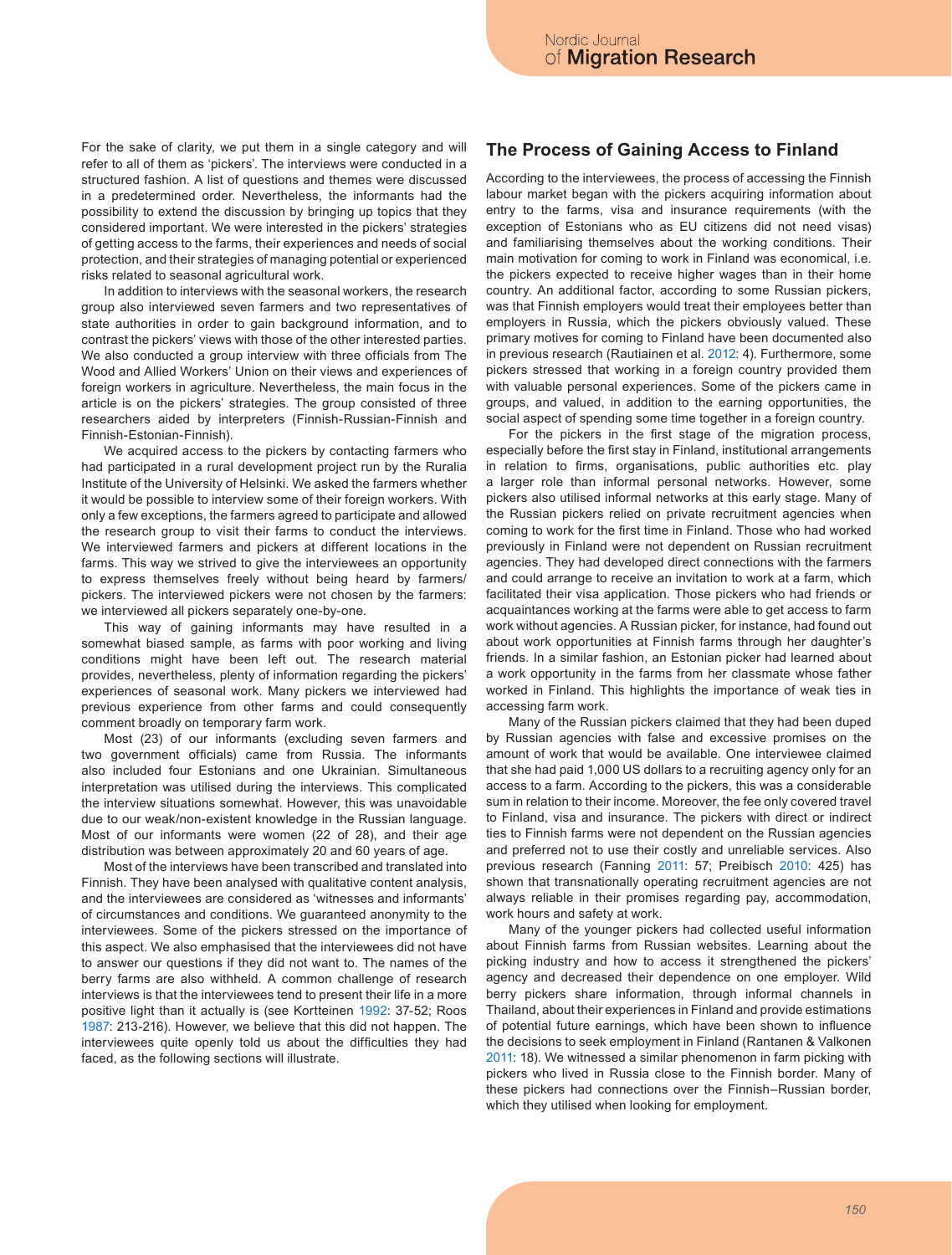In this sense, the pickers are embedded in a transnational social field (cf. Alho 2010; Helander 2010), which either encourages or discourages potential pickers to travel to Finland. The decision whether to travel or not is embedded in former pickers' experiences with the previous season(s). Pickers often rely on information from personal acquaintances about conditions on the farms:

*Interviewer: How did you get the idea to come to Finland [for work]?*

*Picker: My friend works at an NGO [name of NGO withheld] in Finland, and that way I got information that workers are needed in Finland.*

A berry farmer we interviewed described the recruitment process:

*Farmer: In [name of city withheld], there is a Russian woman who works for the council, who intermediates these pickers. I don't know exactly what is behind the arrangement.*

As these interview quotes indicate, weak ties play a role as the pickers gain access to the farms.

The position of the picker is stronger the more knowledge (s)he has about ways of entry into the farms. This information is important to the pickers because the farms differ in terms of pay level, working conditions, accommodation, sanitary conditions and the attitude towards the pickers. As our empirical evidence shows, the information the pickers receive (especially those coming to Finland for the first time) is very limited and unreliable". This goes against the classical and neo-classical economists' idea of markets where participants are well informed of their options, and where their behaviour is minimally affected by social relations. This idea has been criticised by Granovetter (1985: 481), who stresses that economic action is embedded in the 'structure of social relations'. According to our empirical findings, the pickers' process of gaining knowledge of how to enter the picking business, and what to expect at the farms, is embedded in a complex set of social relations, which provide information with varying accuracy.

## **Dependence on the Employer**

Many informants described how the process of work induction at the berry farm had provided them with all the necessary information about conditions and practices. Some expressed gratefulness towards the farmers who took care of many practicalities, such as provision of medication, offering shopping tours to nearby towns and helping with access to health care and issues related to accommodation. The farmers described and explained various work-related issues to the pickers. Previous research (e.g. Fanning 2011: 56) has shown that migrants' lack of local language skills increases her/his dependence on the employer. This was the case also in our study: lacking a common language, the farmers sometimes even drew pictures to communicate with the workers. As one picker explained, 'I was shown what to do and if I didn't understand, the farmers painted pictures'.

The relationship between the farmers and pickers is a patron–client relationship. In these dyadic (two-person) exchange relations, both have duties towards each other, but the relationship is asymmetrical in terms of power and extends further than mere economical transactions (cf. Simmel 1969: 59-61). Patron–client analysis originates from anthropologists, who found it particularly

useful in analysing arrangements in small local communities where interpersonal power relations were salient (Scott 1972). Scott (1972: 92) defines patron–client relationship as a relationship 'in which an individual of higher socioeconomic status (patron) [in our case the farmer] uses his own influence and resources to provide protection or benefits, or both, for a person of lower status (client) [in our case the picker] who, for his part, reciprocates by offering general support and assistance, including personal services, to the patron'.

The patron–client relationship was strengthened by the fact that many pickers had received invitations from the farmers to come to Finland. On the other hand, this bond between the picker and the farmer made the pickers non-dependent of recruiting agencies.

The information the picker received in aforementioned cases relied heavily on the particular linkage the individual picker had to the farmer. In many cases, a large number of pickers work at the same farm and the farmer does not always have the possibility of providing each individual picker with the same information. In such cases, the relationships among the pickers become crucial as regards receiving information.

Rumours become an important source of information. This kind of informal knowledge may, or may not, be accurate. There were cases where the weak ties protected the picker when s(he) had encountered problems regarding employment:

*Picker: We paid 22,500 rubles (around €1 000) in order to get this job. I am in Finland for the first time. When we came here we noticed that there is work only for two weeks, but originally this [Russian] company had promised us work three months [--] This is already the third farm I work at even if all work was supposed to be at one farm. The way of operating of the company is that they look for a farm where there is supposed to be work available, and if there is not, it is not their job to find a new workplace.*

*Interviewer: So how did you find new workplace?*

*Picker: We got to know that there was a woman who finds us a new job. We told the others at the farm about [our problem] and they told us that it is worthwhile to contact this woman. We contacted her by phone and I suspect that she lives in Finland.*

The close dependence between the employer and employee was also evident in the potential case of health problems:

*Interviewer: What do you do if you encounter health problems?*

*Picker: I ask someone who is close; a few weeks ago I had pain in my eye. I told this to [name of farmer withheld] and (s)he gave me medicines.*

In another interview, a picker said that:

*Picker: We [pickers] don't know [what to do in case of an emergency], but we ask the employer according to need.* 

Excluding one case, the pickers we interviewed had signed work contracts, and hence the relationship between the farmer and picker was, for this part, formalised. However, the relationship between these actors entailed many informal negotiable aspects and forms of mutual assistance. The asymmetrical power relation between the farmer and picker was strengthened by the fact that in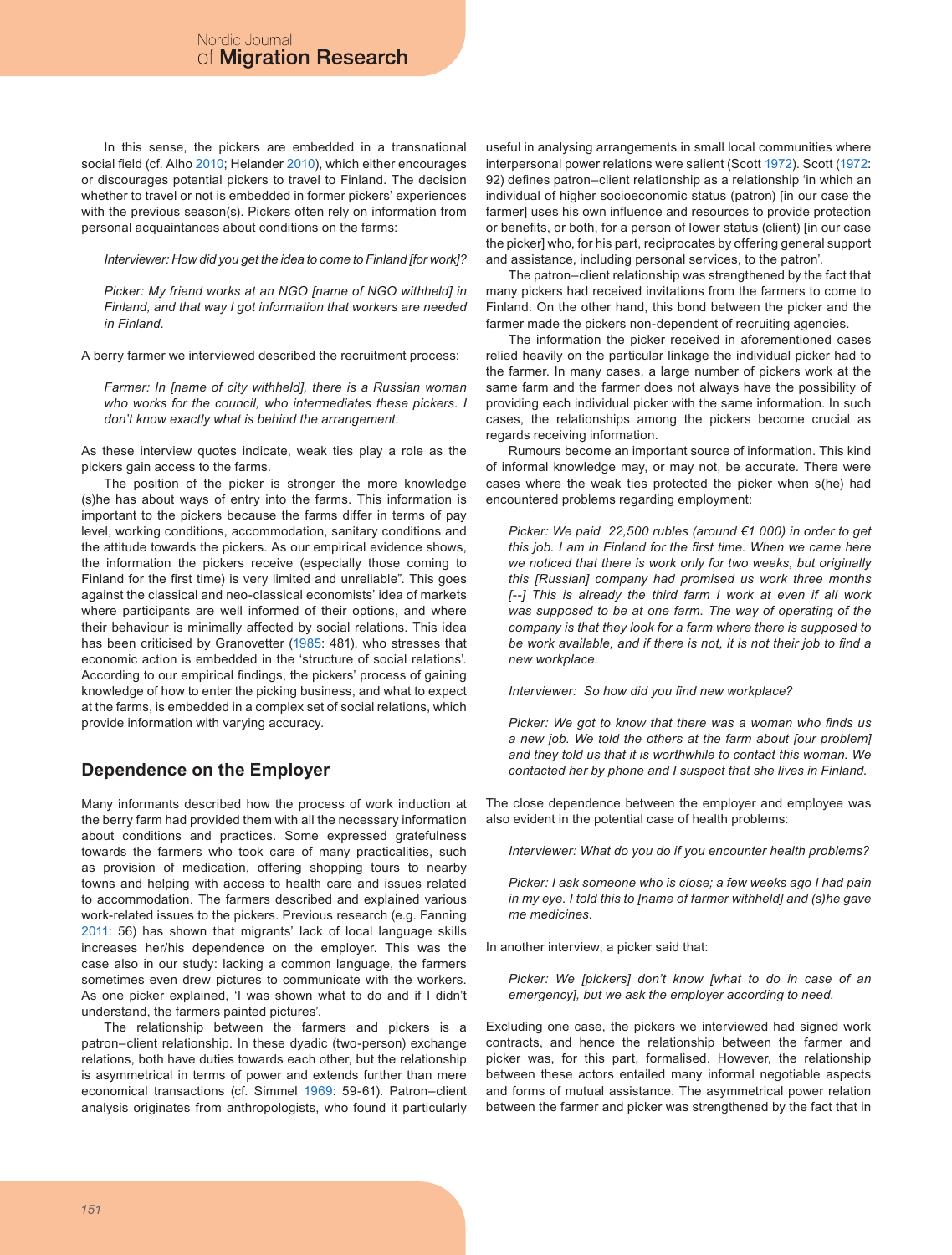all the farms that we visited, the farmers provided accommodation for their pickers. The pickers' dependency on the farmer was further increased by their lack of own means of transportation, which was, in many cases, provided by the farmer. Some pickers were lodged in the same house with a relative of the farmer. In many cases, the farmers took pickers to nearby towns to do shopping. This does not mean that the pickers are in a powerless situation in relation to the farmers; the farmers are dependent on their labour force, which, according to them, is a scarce resource in their sector. Especially at the peak of the harvesting season, it would be costly for the farmers to replace unsatisfied workers who had decided to leave. As information about the conditions on farms travel through the pickers' informal networks, a rational farmer would not risk his/ her reputation by breaching norms and regulations of the business. Nevertheless, some of the pickers had encountered problems during their previous visits to Finland as this interview quote indicates:

*Picker: First time I didn't like it, but in the second year I ended up working on a very nice farm, and I liked it. During the third year I started working here and it was even better!*

*Interviewer: Where did you work during the first year and what were the working conditions?*

*Picker: I worked in [a municipality in Western Finland, name withdrawn]. Accommodation and attitude towards Russians was bad.*

*Interviewer: What were you doing there?*

*Picker: I was doing berry picking.*

*Interviewer: Is it easier to work, if you already know the place?*

*Picker: Yes, of course.*

This interview quote illustrates the local variation among the farms, which makes it difficult for the pickers to anticipate what the conditions will actually be like. This manifests the role of weak ties and informal networks as a channel of information. Signed formal work contracts could be used –at least in principle– in a possible dispute and strengthened the pickers' position towards the farmer. However, we interviewed one Estonian picker who had not signed a contract, but only agreed verbally to the terms and substance of the work. These kinds of arrangements obviously increase the pickers' dependence on the reliability of the employer. All the pickers we interviewed were legally in the country. This is in contrast to the situation in many countries where migrant farm workers are often undocumented migrants. For example in the United States, approximately half of farm workers do not have a legal authorisation to work in the United States (National Agricultural Workers Survey 2005). The legal status of the workers affects the power relations between the employee and employer so that a documented migrant is in a stronger bargaining position than an undocumented vis-à-vis her/his employer.

## **Peer Support**

By 'support', we refer to predominantly informational phenomena, i.e. support in terms of information-sharing about working conditions and work-related circumstances. Support usually involves many other aspects as well, such as financial support, but in this article, we focus on information and communication. Migrants rarely speak Finnish before coming to Finland for work. During their sojourn, they are unable to develop the necessary language skills to independently navigate in a foreign bureaucracy, which puts a premium on informal networks and weak ties. The Finnish language skills of the pickers were in most cases minimal. Consequently, temporary migrants rely heavily on brokers, informal networks of acquaintances or co-ethnic peer workers. These weak ties are valuable as they include people with sufficient language skills and knowledge about the formal issues, such as visa requirements and financial matters.

The networks include people who are representatives of the employer. The pickers often lack the means to ascertain whether the information is correct. This further strengthens the client–patron relationship between the farmer and the worker. However, false promises and expectations created problems mainly for those working for the first time in Finland. Gaining information and experience helped the pickers distinguish between reliable and nonreliable information, and consequently strengthened their agency.

As an interviewed government official in employment services explained:

*Government official: The employer sometimes has a Russian speaking employee who can explain the basics of work-related issues. But whether that information is correct, the pickers are not able to check, but at least they know what the employer refers to.*

A picker told that:

*Picker: I went to this place where one gets a social security number. We had people with us who assisted us, but we needed personally to be there. Beside me there was a person who took care of practicalities as I don't speak Finnish.*

*Interviewer: Who was this person?*

*Picker: I don't remember, but maybe it was the wife of this previously mentioned [name of farmer withheld]*

*Interviewer: How do you obtain work-related information?*

*Picker: I ask [name of co-worker withheld]. He is kind of a boss, an experienced worker, at the farm.*

*Interviewer: What if you need advice during your free time?*

*Picker: [name of co-worker withheld] helps also with other problems.*

As these interview quotes illustrate, it is not always easy for the picker to distinguish the position of the person giving him/her information as the peers, government officials and farmers are all part of the intermingling information and assistance chain that the picker needs. Lack of peer support made the pickers sometimes feel vulnerable:

*Interviewer: What did you expect from work in Finland?*

*Picker: When I came to work in this enterprise abroad I was nervous because no one of my friends had worked at this farm previously, and I had no information.*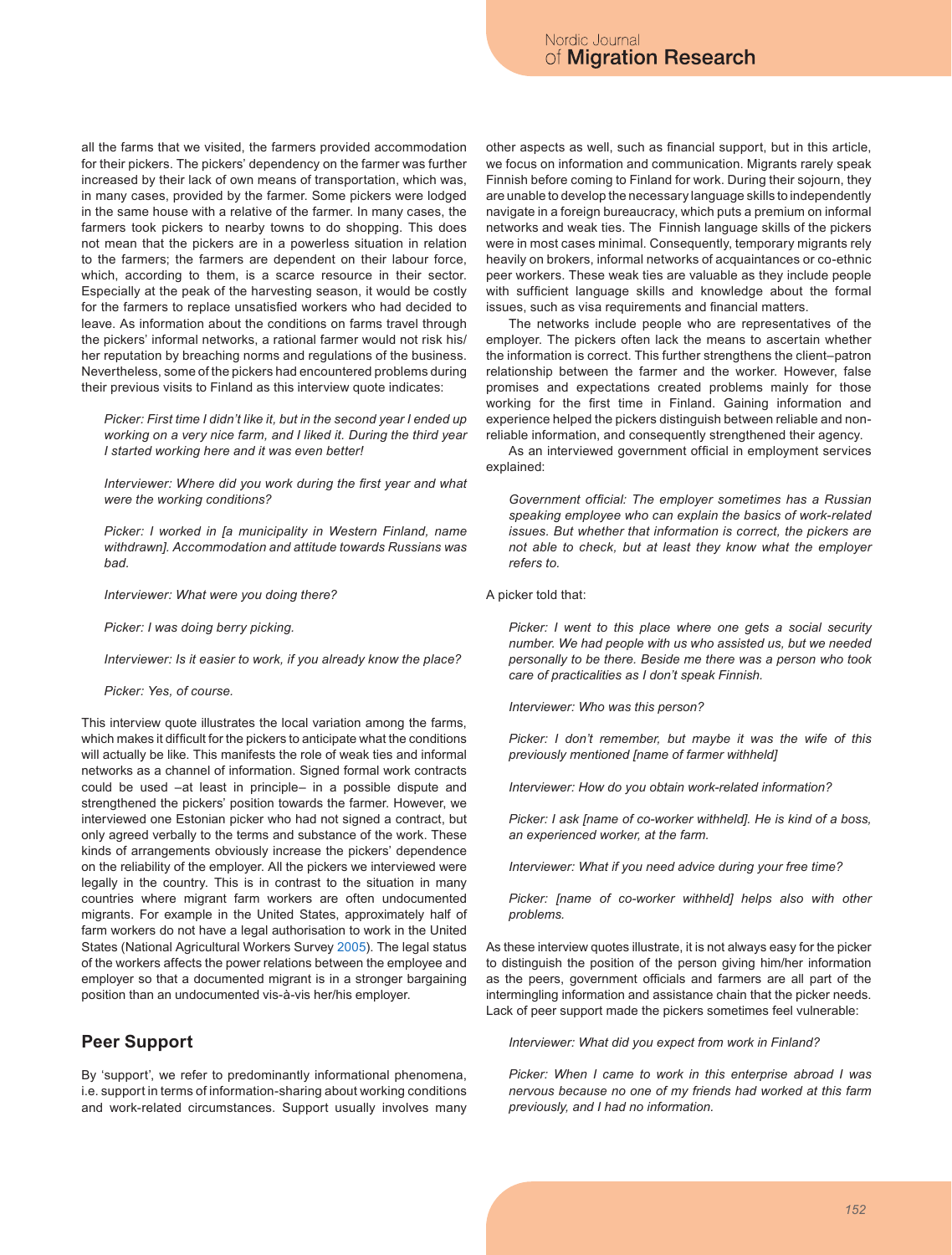There were also some cases where the pickers had been dissatisfied with the working conditions and quality of accommodation at the farms they had worked at during previous summers. These cases were not related to the farms we visited, but to the pickers' experiences from previous years in Finland. Furthermore, in one case, the Russian agency who had arranged the trip to Finland had claimed that the farm could offer three months of work. The farmer claimed to be unaware of this promise and in reality, there was only work for two weeks. The pickers were left alone to look for a new farm to work at. In this particular case, peer support proved valuable to the pickers as other pickers at the farm knew a Russian woman who was able to find them employment at a new farm. The pickers contacted this person by telephone, but it remained unclear to them who she actually exactly was. However, the contact these newly arrived pickers had with the established pickers was a typical example of a valuable weak tie in a difficult situation. This was particularly important as there was no possibility for the pickers to rely on welfare state social protection or any other institutional support. Weak ties offered a way of mobility for the pickers.

During their spare time, many pickers were in contact with relatives and friends in their home country via Internet. This was an important social aspect, as the pickers did in most cases not visit their home countries during their stay in Finland. These ties to home countries were examples of strong ties in Granovetters' (1973) terms. Although these ties were socially and emotionally important, they could not function as a strategic tool of support in a problematic situation unlike the weak ties did. This is in accordance with Granovetter's theory (1973), which argues that weak ties provide for more novel information and opportunities than strong ties.

The pickers followed their home country media, but only in some cases, Finnish media, due to their non-existent or inadequate Finnish language skills. Hence, Finnish media did not provide knowledge or information that would have been valuable to the pickers in terms of their employment or living conditions in Finland.

# **Organisational Support**

Employment authorities do not play any significant role in providing information about available jobs in the picking sector. However, the Russian NGO *Ingria* distributes information to Russians regarding work opportunities in Finland. Some pickers had used this information and received farm jobs in Finland. In the agricultural sector, the Finnish state authorities provide instructions about seasonal work. The information, which is aimed both for employers and employees, is available online (see Ministry for Foreign Affairs 2013). Government authorities launched a project (Russia Services) between 2008 and 2010 that informed firms in the region of our field work on issues related to Russia (e.g. employment of Russian workforce). The Wood and Allied Workers' Union has provided the collective agreement for agricultural work online in English (and is in year 2016 working on providing online information in Russian). However, this information provided by the authorities and the trade union is not directed to seasonal workers, and it does not – according to our research material – seem to reach the pickers, as the pickers we interviewed were unaware of this information. In relation to this, our interview with The Wood and Allied Workers' Union officials confirms that the seasonal workers are a difficult group to reach. The union had in the beginning of 2016 around 750 foreign members (of total 35,000), however, none of them is a seasonal worker from abroad. According to the trade union officials, the union provides

services to its members, thus the foreign seasonal workers remain unrepresented.

The authorities handle every visa application individually, and they require particular information from the employers regarding accommodation, food supply and health care when issuing visas (Formin.fi instruction, 1-2). This procedure gives some possibilities for advance control over the agricultural seasonal workers' working and living conditions at the farms. These procedures (and some other regulations) regarding third country seasonal workers will be further judicially institutionalised in the EU (with the exception of UK, Ireland and Denmark) as consequence of EU's Seasonal Workers' Directive (2014/36) in 2016 (see, e.g. Fudge & Hertzberg-Olsson 2014; Peers 2015). In forest berry picking, a procedure of posteriority account is in use, where enterprises submit declarations about the picking season to the embassy after the season has ended (Rantanen & Valkonen 2011: 16). In farm berry picking, this procedure is not used.

Particular NGOs for the Russian population in Finland transmit information to Russia about the need of labour in Finland. However, in practice, temporary workers have to rely on themselves and their informal networks while working in Finland, and the NGOs, trade unions, and authorities do not get involved with their working arrangements or social protection. None of the interviewed pickers had joined a Finnish trade union.

The farmers receive some organisational support from the Finnish Fruit- and Berry Farmers' Association, as regards employment of foreign seasonal workers (source the Association's website). The pickers we interviewed were, however, unaware of the different advisory organisations or procedures, and rely almost entirely on the information provided by their employer and other pickers.

In some cases, the work contract was written in Russian, which decreased language problems for the pickers, as in these cases the workers did not need any external assistance with paperwork. The transnational aspects of the picking employment chain is illustrated by the fact that in some cases the work contracts were signed in Russia, in some cases in Finland. Some pickers said that the Finnish authorities should inform them about work-related issues. One picker argued that this would be reasonable as the pickers pay taxes to Finland.

The informality of the pickers' access to the Finnish labour market and the shady arrangements of Russian agencies were confirmed not only by the pickers but also a government official we interviewed:

*Government official: Seasonal workers usually come to Finland outside all formal institutions. The farmers have their own recruiting channels; also Russian agencies operate as intermediaries. I think it is against the Finnish legislation that the Russian agencies demand the seasonal workers pay for getting access to a job. In reality those agencies do not take any responsibility as what happens to the workers in Finland.*

These accounts illustrate that the economy of the picking business is deeply embedded in structures of social relations, which is in line with Granovetter's (1985) theory.

## **Disinformation**

Disinformation is prevalent in the institution of seasonal picking work. First of all workers are often given false promises by Russian private recruitment agencies regarding working and living conditions and pay. Pickers traveling first time to Finnish farms cannot always be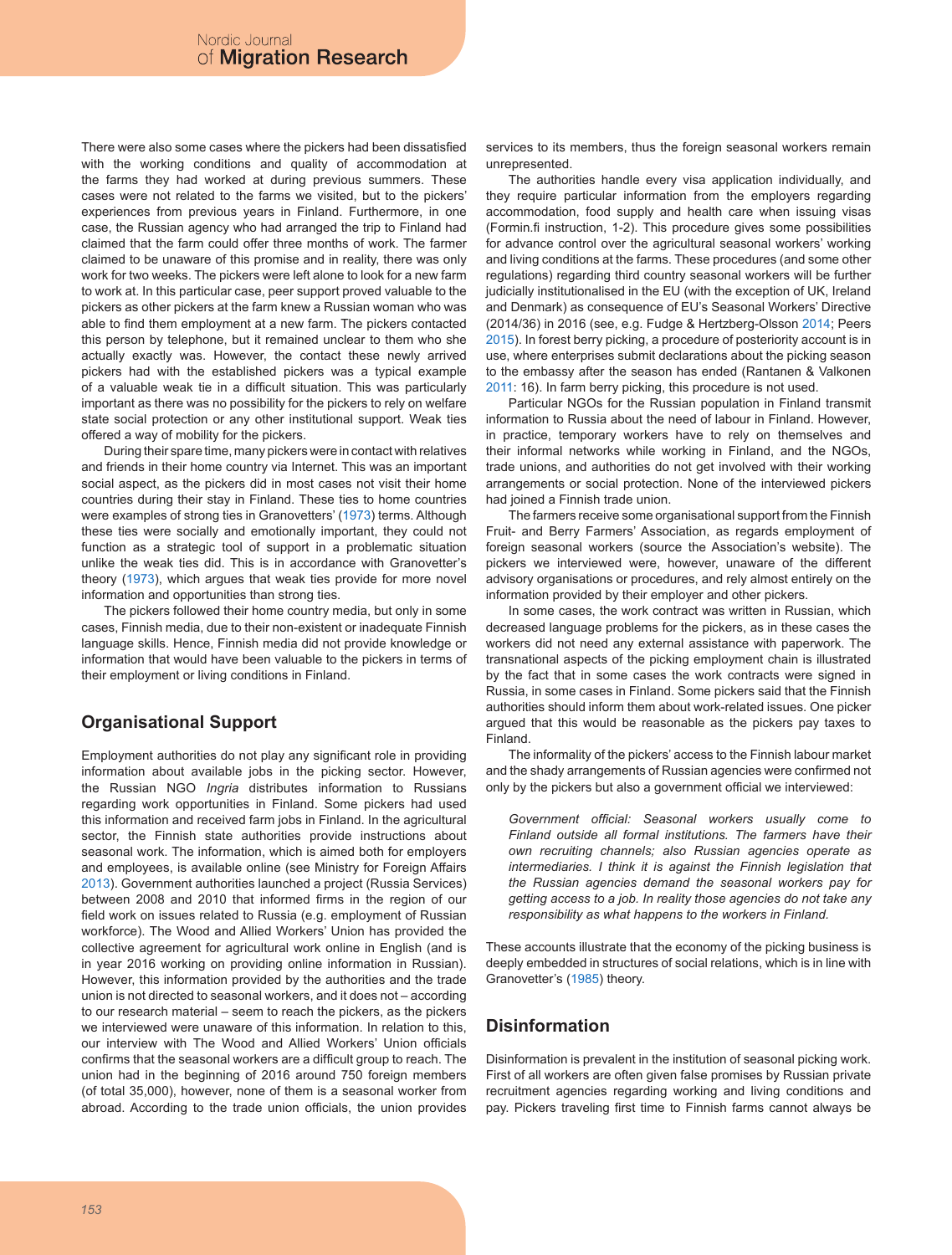certain of where exactly they are going, how much they are going to earn, what are the conditions and how long they are going to stay. Furthermore, the pickers were in many cases not aware of whether they gain right to pension from the taxes they pay in Finland. The nature of the picking industry makes assessing future earnings even more difficult, as the harvest depends on the weather. In some cases, there was contradictory information on whether the pickers are insured or not and what the insurance really covers. Pickers themselves occasionally assume that farmers are obliged to have insurance for their pickers, while farmers, in their turn, assume that pickers have their own insurance. This kind of mutual unawareness about insurance coverage increases the vulnerability of the worker.

According to the Finnish law, pickers are required to have insurance (travelers or accidents) in order to get a visa for seasonal work (see Ministry for Foreign Affairs/Formin.fi 2013, 1). This does not, however, free the employer from having the compulsory worker's compensation insurance.

A judicially complicated situation arises if the picker is not covered by an insurance for the particular job that s(he) is performing. This question is of importance as in some cases the pickers also helped with other jobs, such as packing, gardening and forestry. Agricultural work, is one of the most hazardous occupations (Rautiainen et al. 2012: 2). The pickers expressed doubt about what their compulsory insurance would cover in case of an accident. The information the pickers obtain is sometimes anecdotal, and spread through informal networks. Nevertheless, the informal networks often provide accurate information as previous paragraphs have shown. A government employment official told us that

*Government official: They [the pickers] do not know collective agreements. They understand the logic of payment but it has happened that their income is smaller than they have been promised in Russian employment agencies. I once wondered whether the employer [the farmer] is at all aware of how much the pickers have been promised by a Russian agency.*

A similar view was expressed by a Russian picker who had come to work on a farm in Finland for the first time several years ago:

*Picker: When I came to Finland [for the first time] I did not know there were collective agreements. For us the most important was to get a job and a salary.*

Nevertheless, the more experienced pickers who had been more than once in Finland were more successful than the first timers in avoiding the pitfalls of seasonal work in the farms. Despite the challenges, the interviewees were fairly content with the working conditions and earnings. The problems were associated with earlier experiences. Many pickers had returned to work in Finland several times.

#### **Informal Social Security**

Due to lack of reliable information, dependence on close networks and absence of supporting organisations, seasonal workers themselves (as a social category) have to rely on their own means to find out about work related circumstances. They need a certain kind of 'street-wiseness' and predictive skills in order to cope with the highly variable conditions they face. This would not be a substantial problem in ordinary circumstances, where home is relatively close to the location of the seasonal work, but this is not the case for many

of the foreign pickers. Some of the pickers we interviewed came from parts of Russia that were several thousand kilometers from the farms. Due to language problems and specific restrictions to the stay in Finland, their situation is characterised by vulnerability. The berry picking visas do not, for example, entitle the pickers to work in any other occupation, which reduces their choice of employers. Neither do pickers become residents in any Finnish municipalities, which means that they are not covered by the residence-based social insurance. Finnish social insurance is –like in other Nordic countries– by large comprehensive and residence-based. However, as our focus is on the subjective experiences of the actors –and not the system as such– we will not give a detailed account of the Finnish social insurance system (for a detailed overview, see e.g., EMN 2014: 1; Solsten & Meditz 1990: 118-132). Instead of residence-based social security, the pickers are insured by a privately obtained insurance in any other non-EU/EEA country of origin, which covers costs for medical treatment. The private insurance is a requirement to get a visa to Finland. However, there was in some cases unawareness among the pickers and the employers regarding what the insurance actually covered. For example, in one case, a picker had returned to Russia when encountering a tooth ache because (s)he and the farmer were unaware of the fact that the insurance would have covered the pickers' medical costs. The following interview quote illustrates the lack of information:

*Interviewer: How about health issues, what happens if they [the pickers] become ill?*

*Employer: That is a huge risk, to become ill in Finland.*

*Interviewer: What happens in such a situation?*

*Employer: I took a picker to public sector dentist. That cost [her] 88 euros. After being there twice (s)he said, that is enough I will return to Russia [because of 'high price for treatment'].*

Most pickers were uncertain of what exactly to do should they encounter health problems. They would contact their employer for assistance (cf. Helander 2014). The pickers did not know what exactly was covered by the health insurance they were required to have in order to obtain a visa. There were some rumours among the pickers that the insurance had not covered the medical costs.

Nevertheless, it would be an exaggeration to claim that the pickers would be without agency as individuals. In fact, they are in high degree embedded in networks of different actors, among whom their peers and employers are the most important supportive parties that they use as a strategic resource. Thus, the pickers' situation in terms of benefiting from the welfare state does not resemble the situation of residents in Western welfare states, as social security (understood in a broad sense) is in the pickers' case provided by informal social networks.

*Interviewer: What would you tell about your experiences to someone in Russia, who contemplates coming here [for work]?*

*Picker: That one has to rely on your own force. Use common sense.*

#### *Interviewer: How?*

*Picker: One has to think for one self. I don't have much experience.*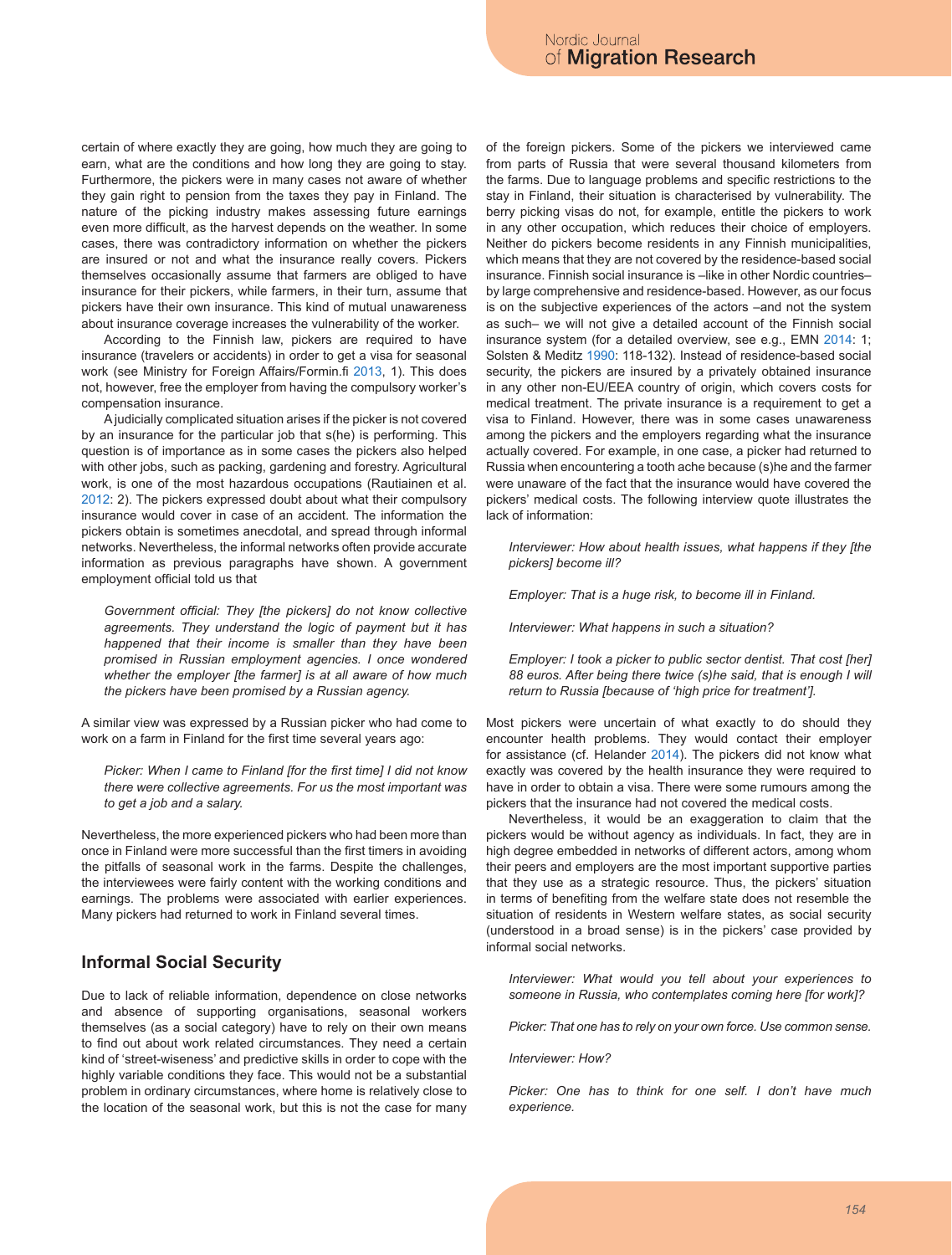In this case, the individual's personal strategy refers to informal ways of guaranteeing one's own situation as the person cannot rely upon formal social security.

# **Conclusion**

Finland is an example of a highly coordinated and universalist welfare state. In the best-case scenario, utilisation of foreign seasonal workers offers a win-win situation where both the farmer and the picker gain, and the state receives tax revenues. Labor shortages in farm work can be solved through temporary migration. However, the farm picking business cannot be fully understood from the perspective of neo-classical economic theory, which assumes an idealised market where well-informed participants make decisions of selling and buying labour. The economy of the picking business is embedded, to use Granovetter's term, in informal networks and weak ties. Weak ties and informal networks provide for more valuable information for the pickers than information provided by the state authorities. The picking business is transnational in its nature and the chains of farmers, middle men, and pickers interact to a large extent outside the welfare state institutions. The pickers' connection with Finnish authorities and the social security system is weak or non-existent. Coming to work is a strategic choice motivated by substantially higher wages in Finland than is available in their home countries (in our study mainly Russia, but also Estonia and Ukraine). In addition to the economic motives, some pickers emphasised the social aspects and new experiences of working in a foreign country. Many of the pickers return to Finland year after year for picking. This seemed to be the case especially for those originating from the Russian side of the Karelia province, which shares a border with Finland.

Disinformation concerning the different aspects of working in Finland is common among the new pickers. This view was evident in the interviews with the pickers and the government officials. According to the pickers, the conditions at the farms vary from poor to perfect. The foreign workers social security is externalised from the welfare state to the individual worker; the individual worker bears the risks. The Finnish welfare state does not reach these agricultural workers with its safety network. The picker is also highly dependent on services provided by the farmer, and their relationship can thus be characterised as an asymmetrical patron–client relationship. Many pickers were unaware of how to access health care services and seemed to rely on luck, hoping not to fall ill or have accidents. The Estonians, who

as EU citizens have access to public health care, were an exception. Another problem for some of the pickers had been the Russian agencies who serve as intermediaries, but seem to be unreliable and costly. The problems related to the agencies are internationally a welldocumented phenomenon (see, e.g., Agunias 2013; Fanning 2011; Preibisch 2010: 425). Gathering information and being able to use weak ties ameliorated the pickers' situation and social security.

The use of foreign pickers seems to help keep the berry and farm vegetable picking business competitive as it provides the business with workforce in a situation where the native population is not attracted to these physically heavy, monotonous and low-paid jobs. It also provides opportunities for the pickers to raise their standard of living. The pickers we interviewed seemed fairly content with working conditions and accommodation they had at the farms at the time of the interviews. Nevertheless, some had negative experiences of working conditions and accommodation on the farms they had worked at in previous summers.

The logic of relying on foreign low-paid workers who gain little from the Finnish welfare state – despite paying taxes – can be seen as a global competition strategy of the welfare state.

**Rolle Alho** is a post-doctoral researcher at the Centre for Research on Ethnic Relations and Nationalism, CEREN, University of Helsinki. Alho holds a Ph.D. in Social Policy from University of Turku and a MSc in Sociology from London School of Economics and Political Science. Alho has also worked as a researcher the WZB Berlin Social Science Center and the Family Federation, Finland. Alho's research interests include labour markets, industrial relations, globalization, migration, and ethnic relations.

**Mika Helander** (PhD) is a Senior Lecturer in sociology at Åbo Akademi University. Helander's main interest is Sociology of work, and he has conducted research on the relation between labour and capital in the age of globalization. He has studied in particular the temporal arrangements in work, the strategies of trade unions, the life-worlds of international labour migrants as well as corporate leaders in transnational corporations.

#### **Notes**

Granovetter has been e.g. critizised for failing to consider many aspects of economic action, including a link to the macroeconomic level, culture, and politics.

#### **References**

- Alho, R 2015, *Inclusion or Exclusion? Trade Union Strategies and Labor Migration*. PhD thesis. University of Turku, Turku.
- Alho, R 2013, 'Trade union responses to transnational labour mobility in the Finnish-Estonian context', *Nordic Journal of Working life Studies,* vol. 3 no. 3, pp. 133-153.
- Alho, R 2010 'Maahanmuuttajien kokemukset ja ammattiliittojen näkemykset työehtojen polkemisesta Suomessa' [Immigrants' experiences of breaches of working conditions in Finland] in *Vieraita työssä. Työelämän etnistyvä eriarvoisuus* [Strangers at Work, The Ethnification of inequality at work], S Wrede & C Nordberg, Palmenia, Gaudeamus Helsinki University Press, Helsinki pp. 93–121.
- Agunias, DR 2013, *What we know about regulating the recruitment of migrant workers*. Policy Brief No. 6 September 2013. Migration Policy Institute, Washington DC.
- Alijosiute, I 2005, *Majority and Seasonal Labourers in the Agricultural Sector. Case study of Sauvo*. Master thesis. University of Turku, Turku.
- Andersen, TM, Holmström, B, Honkapohja, S, Korkman, S, Söderström, H.T. & Vartiainen, J 2007, *The Nordic Model: embracing globalization and sharing risks*. The Research Institute of the Finnish Economy (ETLA). Taloustieto Oy.
- Caviedes, AA 2010, *Prying open fortress Europe: the turn to sectoral labour migration.* Lexington Books, Lanham.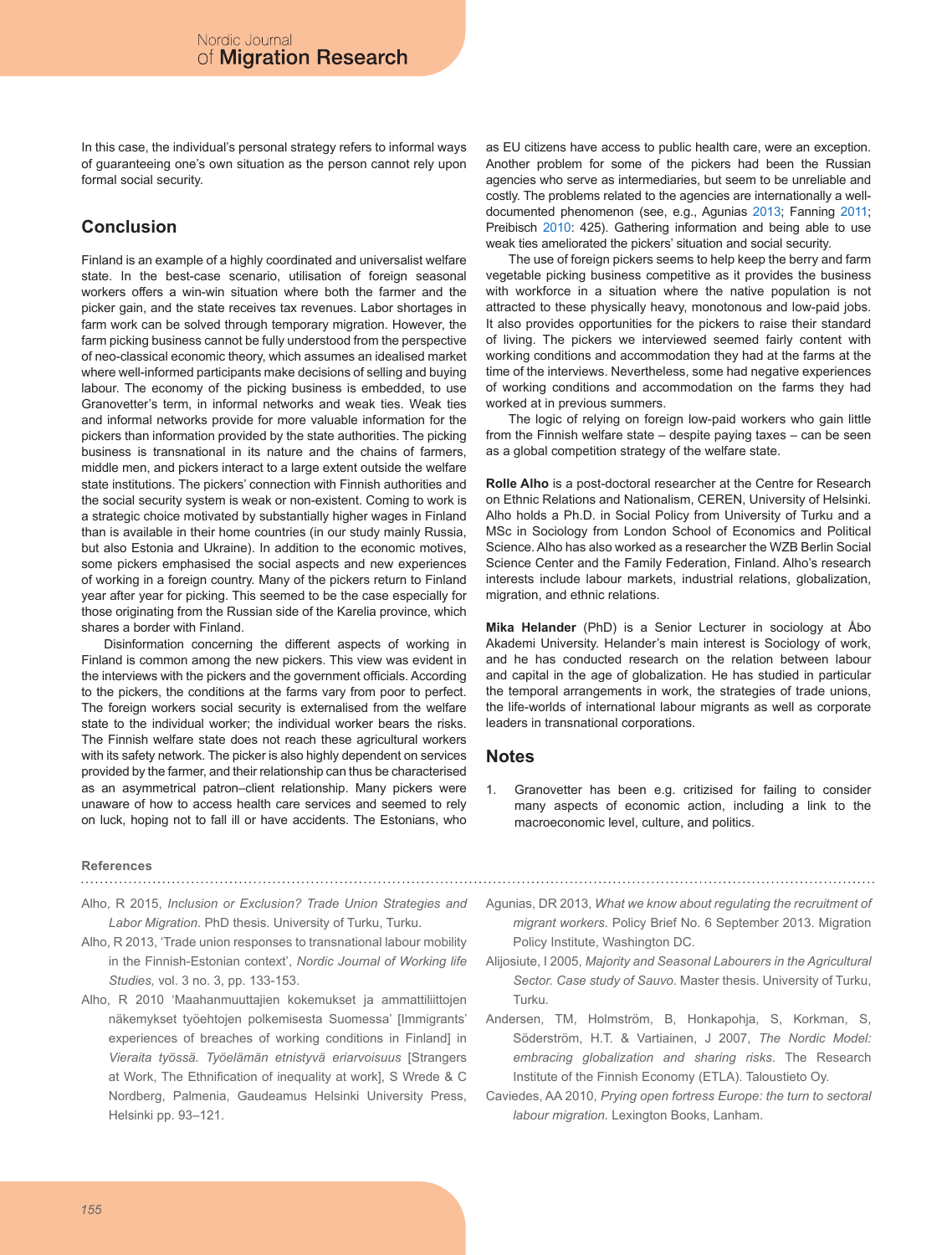- Ervasti, H, Fridberg, T, Hjerm, M & Ringdal, K 2008, *Nordic social attitudes in a European perspective*, Edward Elgar: Cheltenham.
- European Migration Network 2011, Viisumipolitiikka maahanmuuton väylänä. Euroopan
- muuttoliikeverkosto; Maahanmuuttovirasto. http://www.emn.fi/ files/521/EMN-Visa-Study-fi-FINAL-251111.pdf (Last accessed 15.12.2015)
- Fanning, B 2011, 'How immigrant workers are exploited' Studies: *An Irish Quarterly Review, making Ireland a caring society*, vol. 100, no. 397, pp 55-62.
- Ferguson, E 2003, *Backgrounds of Early Christianity*. 3rd edition. Wm. B. Eerdmans Publishing Co., Grand Rapids, Mich.
- Fruit- and Berry Farmers' Association webpage http://www. hedelmatmarjat.fi/index.php?section=1 (Last accessed 1.2.2014)
- Fudge, J. & Herzfeld-Olsson, P. 2014, 'The EU Seasonal Workers' Directive: When Immigration Controls Meet Labour Rights', *European Journal of Migration and Law*, vol. 16, no. 4, pp. 439- 466.
- Granovetter, M 1985, 'Economic Action and Social Structure: The Problem of Embededdness'. *American Journal of Sociology,* vol. 91, pp. 481-510.
- Granovetter, M 1973, 'The Strength of Weak Ties', *American Journal of Sociology,* vol. 78, pp. 1360-1380.
- Heiskala, R, Luhtakallio, E & Alasuutari, P (eds.) 2006, *Uusi jako: miten Suomesta tuli kilpailukyky-yhteiskunta?* Gaudeamus, Helsinki.
- Helander, M 2014, 'Ulkomaisen tilapäistyövoiman terveydenhuolto'. In *Oikeus sosiaaliturvaan ja terveydenhuoltoon maahanmuuttajan näkökulmasta*, ed B Kiuru, European Migration Network, Helsinki pp. 97-112.
- Helander, M 2010, 'Reproduction of ethnicity through transnational fields and spaces – Applying Bourdieu'. *Finnish Journal of Ethnicity and Migration*, vol. 5, no. 2, pp. 79-87.
- Helander, M, Holley, P & Uuttana, H 2016, 'Trying to Secure a Future in Uncertain Circumstances. The social security of temporary migrant workers in Finland'. *Arbor, Ciencia, Pensiamento y Cultura,* vol. 192, no. 777.

Helsingin Sanomat [Finnish newspaper]17.2.2014.

- Von Hertzen-Oosi, N, Harju, H, Haake, N & Aro, T 2009, *Ulkomaalaisten tilapäinen työnteko Suomessa*. Työ- ja elinkeinoministeriön julkaisuja nro 37.
- Jauer, J & Liebig, T & Martin, JP & Puhani, PA 2014, 'Migration as an Adjustment Mechanism in the Crisis? A Comparison of Europe and the United States', *Economics Working Paper Series* vol. 1431, University of St. Gallen, School of Economics and Political Science.
- Katzenstein, P 1985, *Small States in World Markets: Industrial Policy in Europe*. Cornell University Press, Ithaca.
- Kettunen, P 2008, *Globalisaatio ja kansallinen me Kansallisen katseen historiallinen kritiikki*. Vastapaino: Helsinki.
- Koivisto, A 2005, 'Suomalainen vai virolainen mansikka?' *Koetoiminta ja käytäntö*. MTT Taloustutkimus vol. 62, no. 3, p 11. http://www. mtt.fi/mtts/pdf/mtts91.pdf (Last accessed 5.12.2014)
- Kortteinen, M 1992, *Kunnian kenttä. Suomalaisen palkkatyö kulttuurisena muotona*. Hanki ja jää, Hämeenlinna.
- Ministry for Foreign Affairs of Finland. *Kausityönteko viisumivelvollisista maista 2013 – puutarhamarjojen poiminta 11.1.2013*. http://formin.finland.fi/public/download. aspx?ID=107393&GUID={BF98CD4B-3739-47F8-A610- 2136173EBE7C} (Last accessed 16.10.2014).
- M14 http://www.maahanmuutonmahdollisuudet.fi/materiaalit/ julkaisut/ (Last accessed 1.2.2014).
- Maaseudun Tulevaisuus 2011, Ihmiskauppa leviää maaseudulle Suomessakin. 7.3.2011. http://www.maaseuduntulevaisuus. fi/uutiset/paauutiset/03/fi FI/ihmiskauppa leviaa ma… (Last accessed 8.3.2011).
- *National Agricultural Workers Survey 2005*, United States Department of Labor. www.doleta.gov/agworker/report9/naws\_rpt9.pdf (Last accessed 24.10.2014).
- Nee, V 2005, 'The New Institutionalisms in Economics and Sociology' in *The Handbook of Economic Sociology,* eds. NJ Smelser and R Swedberg, Princeton University Press, Princeton and Oxford.
- Preibisch, K 2010, 'Pick-Your-Own Labor: Migrant Workers and Flexibility in Canadian Agriculture', *International Migration Review*, vol. 44, no. 2, pp. 404-441.
- Rantanen P & Valkonen J 2011a, *Ulkomaalaiset metsämarjanpoimijat Suomessa.* Ulkorajarahasto. 15.12.2011.
- Rantanen P & Valkonen J 2011b, 'Turisteja, yrittäjiä vai työläisiä? Thaimaalaisten metsämarjanpoimijoiden asema luonnontuoteraaka-aineiden toimittajina' in *Luonnontuotealan valtakunnallinen tutkimusseminaari,* eds. R Peltola and K Soppela, MTT Raportti 87. http://jukuri.mtt.fi/bitstream/ handle/10024/480737/mttraportti87.pdf?sequence=1 (Last accessed 16.10.2014).
- Rautiainen, RH, Heiberg, AM, Mattila, T, Kaustell, K & Danielsson, A 2012, *Factors affecting occupational safety and health of foreign farm workers in Nordic countries*. Nordic Council of Ministers. Copenhagen. http://www.diva-portal.org/smash/get/ diva2:702839/FULLTEXT01.pdf (Last accessed 5.12.2014)
- Roos JP 1987, *Suomalainen elämä*. Suomalaisen Kirjallisuuden Seuran Toimituksia 454, Hämeenlinna.
- Roka, FM 2009, *Compensating Farmworkers through Piece Rates: Implications of Harvest Costs and Worker Earnings.* The University of Florida, Institute of Food and Agricultural Sciences.
- Russia Services-project. http://www.russiaservices.fi/ (Last accessed 15.1.2016)
- Rye, J & Andrzejewska, J 2010, 'The structural disempowerment of Eastern European migrant farm workers in Norwegian agriculture'. *Journal of Rural Studies,* vol. 26, no. 1, pp. 41–51.